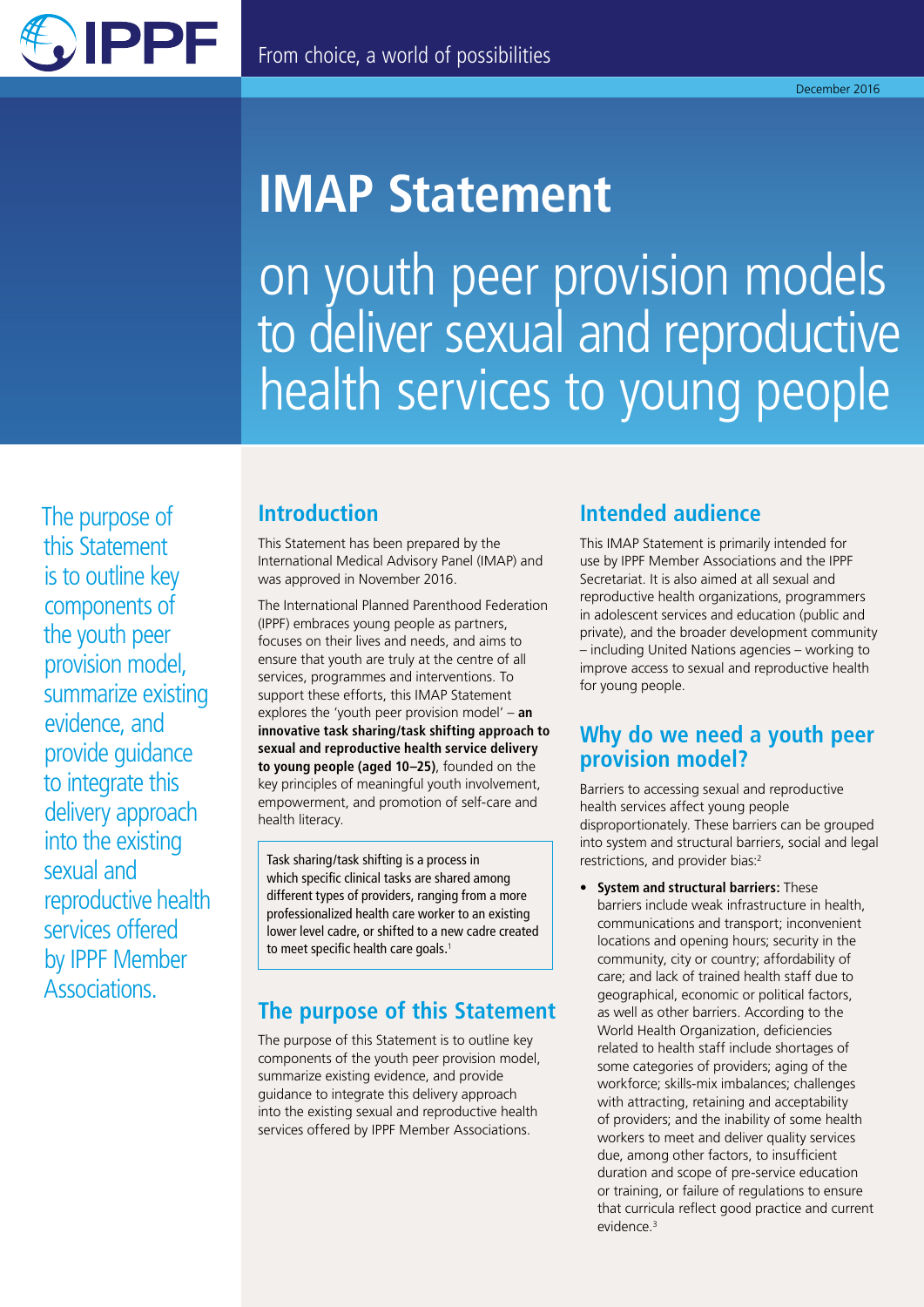By implementing a peer provider model or approach, IPPF responds to the changing needs and realities of young people and strives to provide the kind of services that young people would be likely to access and to which they would refer their peers, friends and family members.

- **• Social norms, public policies and legal restrictions:** These restrictions include stigmatization of youth sexuality and sexual pleasure; parental consent for minors; gender inequalities that prevent young girls from making decisions about their bodies, reproductive life and sexuality; compounding vulnerabilities faced by specific groups of young people; lack of recognition or visibility of young people in governmental strategies and plans to ensure access to health coverage; and other legal provisions preventing client confidentiality.
- **• Provider bias:** In some facilities, health providers may refuse to provide sexual and reproductive health care to unmarried adolescents, or they may only provide care with parental permission because they disapprove of youth sexual activity. Young people, particularly young women, may be deterred from seeking the services they need, delay access to treatment or use unqualified providers if they feel they will be poorly treated or judged, or if they are concerned that their confidentiality and privacy will not be maintained.

As a result, young people's sexual and reproductive health is compromised, as shown by the following data:4,5,6,7,8

- **• Unmet need for contraceptives:** In low‑ and lower‑middle‑income countries across Latin America and the Caribbean, Africa and Asia, only about one‑third of married adolescent women who want to avoid pregnancy are using a modern contraceptive method. Overall, unmet need for contraception is even higher among unmarried sexually active adolescent women.
- **• Unplanned and unwanted pregnancy:** In most Latin American and Caribbean countries, more than 50 per cent of recent births to women under 20 are unplanned. In a third of African countries the proportion is 40 per cent.
- **• Access to safe abortion:** About 3.2 million of the estimated 22 million unsafe abortions that occurred in 2008 were among adolescents, and approximately one-third of all abortion-related deaths are among women younger than 25. Adolescents are more likely than older women to seek abortions from untrained providers, have less knowledge about their right to information and post‑abortion care, and tend to take longer to recognize their pregnancies and consequently have later-term abortions.
- **• Complications during delivery:** In developing countries, complications during pregnancy and childbirth are still the second leading killer of

females aged 15–19, and the risks of dying rise with the proportion of young people in populations.

- **• HIV/AIDS:** Young people aged 15–24 years account for an estimated 35 per cent of all new HIV infections in people over 15 years of age. According to UNAIDS, young women and adolescent girls acquire HIV an average of five to seven years earlier than young men, and in some countries HIV prevalence among young women and adolescent girls is as much as seven times that of their male counterparts.
- **• Sexually transmitted infections:** Globally, sexually transmitted infections have significant consequences for sexual and reproductive health. An estimated 357 million new infections occur every year with one of four sexually transmitted infections: chlamydia, gonorrhoea, syphilis and trichomoniasis. The highest rates are among 20–24‑year‑olds, followed by 15–19‑year‑olds. A minority of sexually active adolescent women who have a sexually transmitted infection or symptoms of an infection seek care in a health facility.
- **• Mental health:** The leading cause of death for adolescent girls aged 15–19 worldwide is suicide – poor reproductive and sexual health is among the most important contributors to poor mental health<sup>9</sup>

IPPF and other stakeholders have implemented a wide range of strategies and interventions to tackle these barriers, overcome poor health outcomes, and promote young people's sexual and reproductive rights. These include, but are not limited to, facility-based programmes (stand-alone clinics, separate spaces for youth-friendly services, mainstreamed youth-friendly services); outreach programmes (mobile services, community‑based distribution and provision of care, pharmacies); and education initiatives (comprehensive sexuality education in and out of schools, peer education).

However, more can be done to increase coverage, improve quality and respond to the diverse needs of different groups of young people. Innovative approaches are needed that put young people at the centre and that make use of available technology attractive to this population. By implementing a peer provider model or approach, IPPF responds to the changing needs and realities of young people and strives to provide the kind of services that young people would be likely to access and to which they would refer their peers, friends and family members.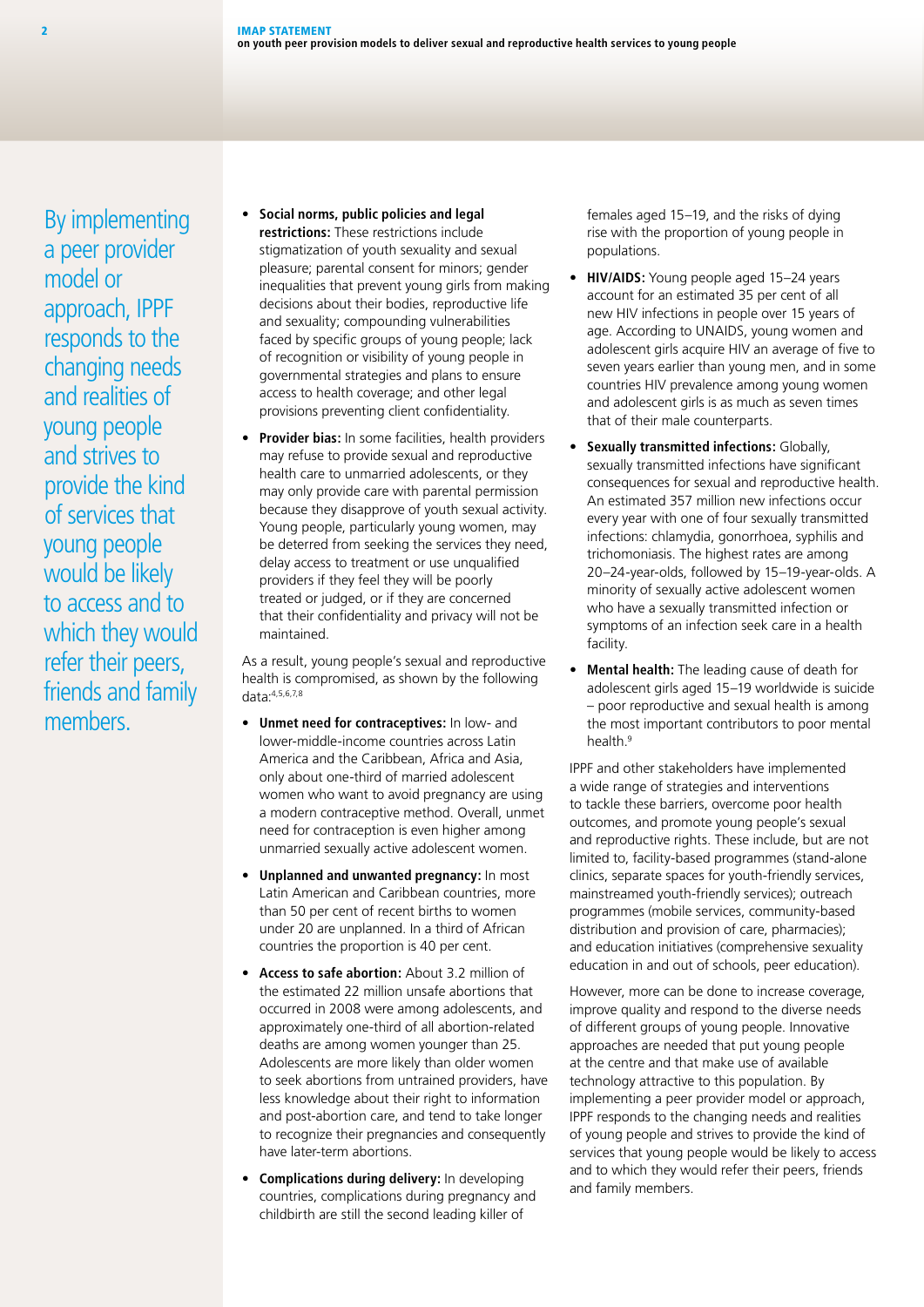#### **What is the youth peer provision model?**

In IPPF, peer provision refers to a model in which **young people perform functions related to health care** to address the sexual and reproductive health needs and rights of **their peers**. The concept can be broken down as follows:

**Young people:** For statistical and programmatic purposes, IPPF defines young people as those between 10–25 years of age. Youth performing health care functions (youth peer providers) do not require a formal professional or para‑professional certificate or tertiary education degree, but must be sensitized, trained, mentored and monitored in the context of the intervention.

**Perform health care functions: Based on available** evidence, trained young people implement tasks to prevent, diagnose, treat, maintain or restore physical or mental health, and to increase health literacy among their peers – that is, their capacity to obtain, process and understand basic health information;<sup>10</sup> explore their options; ask key questions about their choices; and actively participate in decisions concerning their care. The specific tasks recommended for youth peer providers are listed below.

**Peers:** Under this model, a peer is a young person, 10–25 years of age, who has specific sexual and reproductive health needs, and who expects to receive health care. While age is the main 'shared' characteristic between the youth peer providers and their peers, other similarities such as gender, sexual orientation, occupation, socio-economic background or health status can lead to better understanding, empathy and mutual support.

**What tasks can be performed by youth peer providers?**

While youth peer providers are not explicitly mentioned in the World Health Organization recommendations on task sharing/task shifting, it can be argued that they fit into the definition of community health workers (lay providers) in terms of their level of formal training to provide care.

A community health worker is an individual who performs functions related to health care delivery, was trained in some way in the context of the intervention, **but has received no formal professional or para‑professional certificate or tertiary education degree**. 11

This is important because while there is not a robust body of research focusing exclusively on youth peer provision programmes in the context of sexual and reproductive health, there is evidence to support the provision of sexual and reproductive health, HIV and maternal care services by community health workers.

Integrating community health workers into the health system is one of several proven "high impact practices in family planning" identified by a technical advisory group of international experts. When appropriately designed and implemented, community health worker programmes can increase use of contraception, particularly where unmet need is high, access is low and geographic or social barriers to use of services exist.<sup>12</sup>

In June 2009, a technical consultation held at the World Health Organization in Geneva concluded that community‑based provision of progestogen‑only injectable contraceptives by appropriately trained community health workers is safe, effective and acceptable.<sup>13</sup>

Using rapid diagnostic tests, lay providers who are trained can independently conduct safe and effective HIV testing services**.** 14

The World Health Organization and IMAP recommendations state that **any** individual who has no formal professional or para‑professional certificate or tertiary education degree, **but who has received competency training**, has the capacity to deliver the following services related to sexual and reproductive health:15,16,17,18,19

In IPPF, peer provision refers to a model in which young people perform functions related to health care to address the sexual and reproductive health needs and rights of their peers.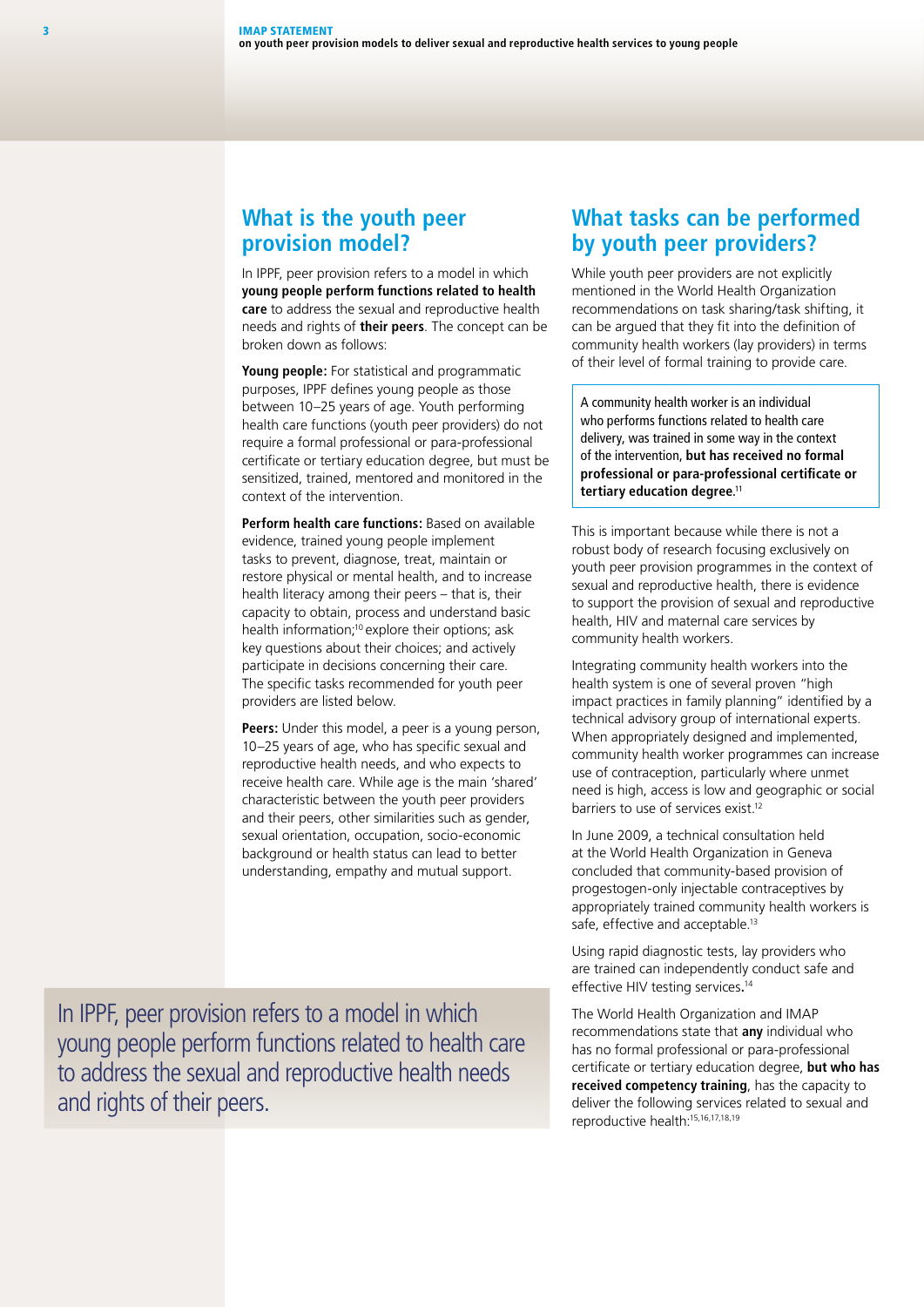Based on available evidence, trained young people implement tasks to prevent, diagnose, treat, maintain or restore physical or mental health, and to increase health literacy among their peers.

#### **Integrated sexual and reproductive health services**

#### Contraceptive counselling

Contraceptive services provision: condoms, emergency contraception, pills, injectables (a case study from Ethiopia recommends provision of Implanon by community health workers/health extension workers)<sup>20</sup>

Manual breast examination

Confirmation of pregnancy

Screening, counselling and referrals for sexual and gender-based violence

Sexuality and relationship counselling

#### **Maternal health services**

Promotion of:

- care-seeking behaviour and antenatal care during pregnancy
- companionship during labour
- sleeping under insecticide-treated nets during pregnancy
- birth preparedness
- skilled care for childbirth
- adequate nutrition, and iron and folate supplements during pregnancy
- reproductive health and family planning
- HIV testing during pregnancy; exclusive breastfeeding; post-partum care

Administration of misoprostol to prevent post-partum haemorrhage

Provision of continuous support for women during labour in the presence of a skilled birth attendant

Distribution of oral supplements to pregnant women (under targeted monitoring and evaluation)

Initiation and maintenance of injectable contraceptives using a standard syringe

#### **Medical and surgical abortion and post‑abortion care**

Any trimester of pregnancy (recommended practices):

- pre-abortion/post-abortion counselling
- post-abortion contraception (short-term methods including injectables; implants only in the context of rigorous research)
- provision of information on safe abortion, including information on self-care

Note: self-management of abortion may be recommended for the following tasks:

- self-assessing eligibility (under rigorous research)
- managing mifepristone and misoprostol medication without direct supervision of a health care provider
- self-assessing completeness of the abortion process
- self-administering short-term methods including injectable contraception

First trimester of pregnancy (recommended under rigorous supervision):

- assessing eligibility for medical abortion
- administering the medications and managing the process and common side-effects independently
- assessing completion of the procedure and the need for further clinic-based follow-up
- management of uncomplicated incomplete abortion/miscarriage with misoprostol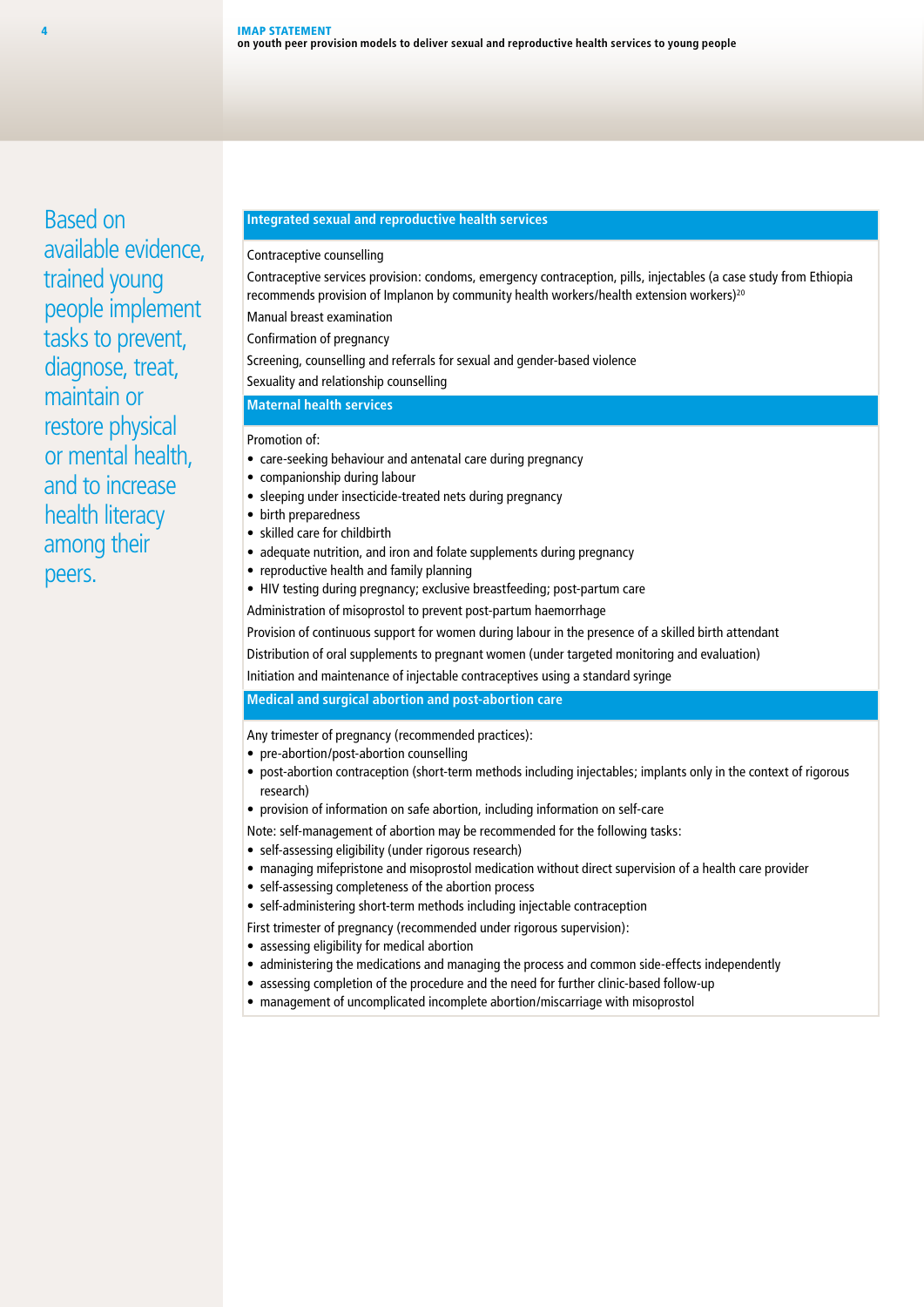#### **HIV and other services related to sexually transmitted infections**

#### General:

- information and counselling on safer sex, sexuality, relationship and condom negotiation
- condom‑related services

Voluntary testing and counselling:

- recognize HIV‑related illnesses and refer patient for HIV testing
- offer HIV testing and counselling (including TB patients and those with a strong probability of TB)
- conduct pre- and post-test counselling
- HIV testing services using rapid diagnostic tests
- Prevention of mother-to-child transmission:
- offer HIV counselling and testing to pregnant women
- carry out and interpret HIV test (rapid test or ELISA)
- counsel mother on interventions to reduce the risk of transmitting HIV to her infant
- advice and counsel on safer sex, partner and children testing
- educate on basic preventive measures for TB
- review strategies to decrease the risk of transmission at the time of delivery
- discuss where the prophylactic antiretroviral treatment will be stored until needed and how the woman will access the treatment at the correct time
- advise on contraception

Post‑exposure prophylaxis:

- recognize exposure that could place health workers at risk of HIV infection
- manage self-limiting side-effects of antiretroviral drugs in post‑exposure prophylaxis regimens
- carry out and interpret post-exposure HIV test
- provide counselling and support, and refer to formal psychological counselling as needed

Circumcision:

• provide counselling

Harm reduction:

- provide counselling on harm reduction for drug users TB co‑infection:
- identify an HIV‑positive patient with symptoms such as chronic cough and/or chronic fever and/or weight loss as a probable TB patient and encourage/assist clinic visit

Antiretroviral treatment:

- prepare an individual to use antiretroviral treatment
- recognize/manage self‑limiting drug side‑effects and encourage/assist consultation or clinic visit when necessary
- monitor adherence to treatment
- Sexually transmitted infections:
- syndromic management of sexually transmitted infections
- related counselling
- monitoring adherence to treatments

### **How to involve youth peer providers in health care delivery**

**Performance of functions related to health care in a peer's service pathway:** Based on an individual's health needs, a young client may be required to go through different stages or steps (for example, pre-counselling, procedure, post-counselling, follow-up visit, referral to other services). Youth peer providers may be responsible for delivering one or multiple interventions within that pathway.

**Performance of functions related to health care at a specific level in the continuum of care:** While some peer provision interventions establish a role for youth providers in primary or secondary care facilities, others focus on provision of services outside the formal health and social care system (the self‑care level).

**Performing functions related to health care through a specific mechanism/tool:** Youth peer providers can be responsible for delivering services through a specific methodology (for example, support groups) or tool/device (for example, internet, mobile applications, hotlines).

Successful implementation of a youth peer provision model requires the existence of an enabling regulatory framework to support the implementation of health care functions by non-professional or para-professional staff.

Youth peer providers can be responsible for delivering services through a specific methodology (for example, support groups) or tool/device (for example, internet, mobile applications, hotlines).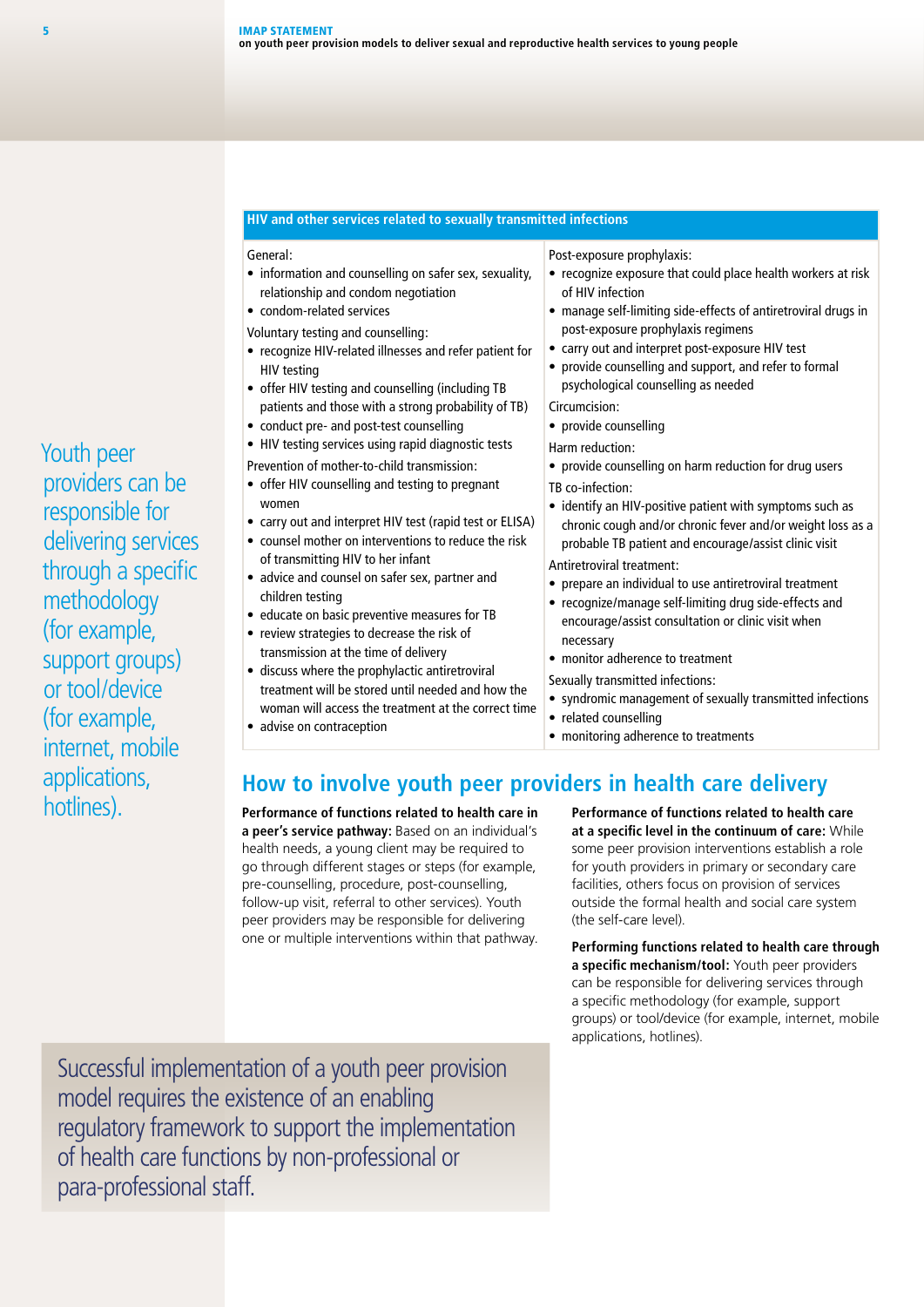**Systematic** reviews of peer provision models in the field of chronic diseases and mental health also provide relevant information about the benefits and impact of these interventions.

### **Benefits of peer provision models – what do we know?**

A review carried out by IPPF in 2015 on existing youth peer provision programmes taking place across the Federation and in other health organizations provided input about the perceived benefits of these interventions. Key informants expressed the view that the youth peer provision model had contributed to accelerated progress in achieving an increase in the delivery of sexual and reproductive health services; 21 addressing stigma in service provision; increasing the number of youth

volunteers empowered to participate in the sexual and reproductive health and rights movement: and improving health literacy and management of medications (for example, contraceptive methods, and treatments for HIV and sexually transmitted infections).22 Systematic reviews of peer provision models in the field of chronic diseases<sup>23</sup> and mental health<sup>24</sup> also provide relevant information about the benefits and impact of these interventions.

| Benefits for clients who receive peer provision                                                                 | Benefits for clients who receive peer provision                                                                                                                                                                                                                 |
|-----------------------------------------------------------------------------------------------------------------|-----------------------------------------------------------------------------------------------------------------------------------------------------------------------------------------------------------------------------------------------------------------|
| services - chronic diseases                                                                                     | services - mental health                                                                                                                                                                                                                                        |
| <b>Benefits:</b>                                                                                                | <b>Benefits:</b>                                                                                                                                                                                                                                                |
| • increased confidence (self-efficacy)                                                                          | • increased sense of independence                                                                                                                                                                                                                               |
| • increased perceived social support                                                                            | • increased confidence                                                                                                                                                                                                                                          |
| • increased positive mood                                                                                       | • increased number of friends/networks                                                                                                                                                                                                                          |
| • increased understanding of self-care                                                                          | • increased sense of self-acceptance and empathy                                                                                                                                                                                                                |
| Impact:                                                                                                         | • increased sense of hope                                                                                                                                                                                                                                       |
| • improved health behaviours<br>• improved chronic disease control<br>• decreased hospitalization and mortality | Impact:<br>• reduced hospital admission rates and longer<br>community tenure<br>• improved empowerment score<br>• improved social functioning (social contact, integration)<br>• improved employment opportunities as a result of a<br>reduction in self-stigma |

### **Recommendations for Member Associations and other organizations**

IMAP recommends that Member Associations first pilot the youth peer provision model to prove viability in the specific context of the intervention, the acceptability of youth-led services by their peers and other health professionals, and to document lessons, costs and risk management practices before scaling up.

#### **KEY CONSIDERATIONS TO PLAN, IMPLEMENT AND MONITOR A PILOT INTERVENTION USING THE YOUTH PEER PROVISION MODEL**

**Planning:** Before embarking on the implementation of a pilot intervention, it is necessary to 1) assess if the most pressing needs of the target population can be addressed by non-health professionals/ para‑professionals; 2) evaluate the potential acceptability of youth providers among their peers and other service providers; 3) assess the legal feasibility of the intervention regarding, in particular, national or local regulations on task sharing/shifting; 4) allocate human and financial resources to support the recruitment, training

and ongoing supervision of youth peer providers; 5) determine the profiles and roles of the peer providers; 6) assess the security of the intervention area and potential risks for youth peer providers; and 7) adapt internal policies and procedures – particularly those linked to client‑provider confidentiality, child protection, the participation of youth peer providers in the health team, reporting processes, management of clients' payments, and safety and care of supplies (for example, if peer providers will be delivering contraceptive methods).

**Implementation:** Recruitment and training of youth peer providers takes place during this phase. Technical training should focus on developing the skills and competences required to perform the duties assigned and how and when to refer to higher level cadres of health workers. Technical training should be accompanied by sensitization activities and Member Associations should offer opportunities for pre‑service training, in‑service mentoring and refresher training. Once the implementation starts, youth peer providers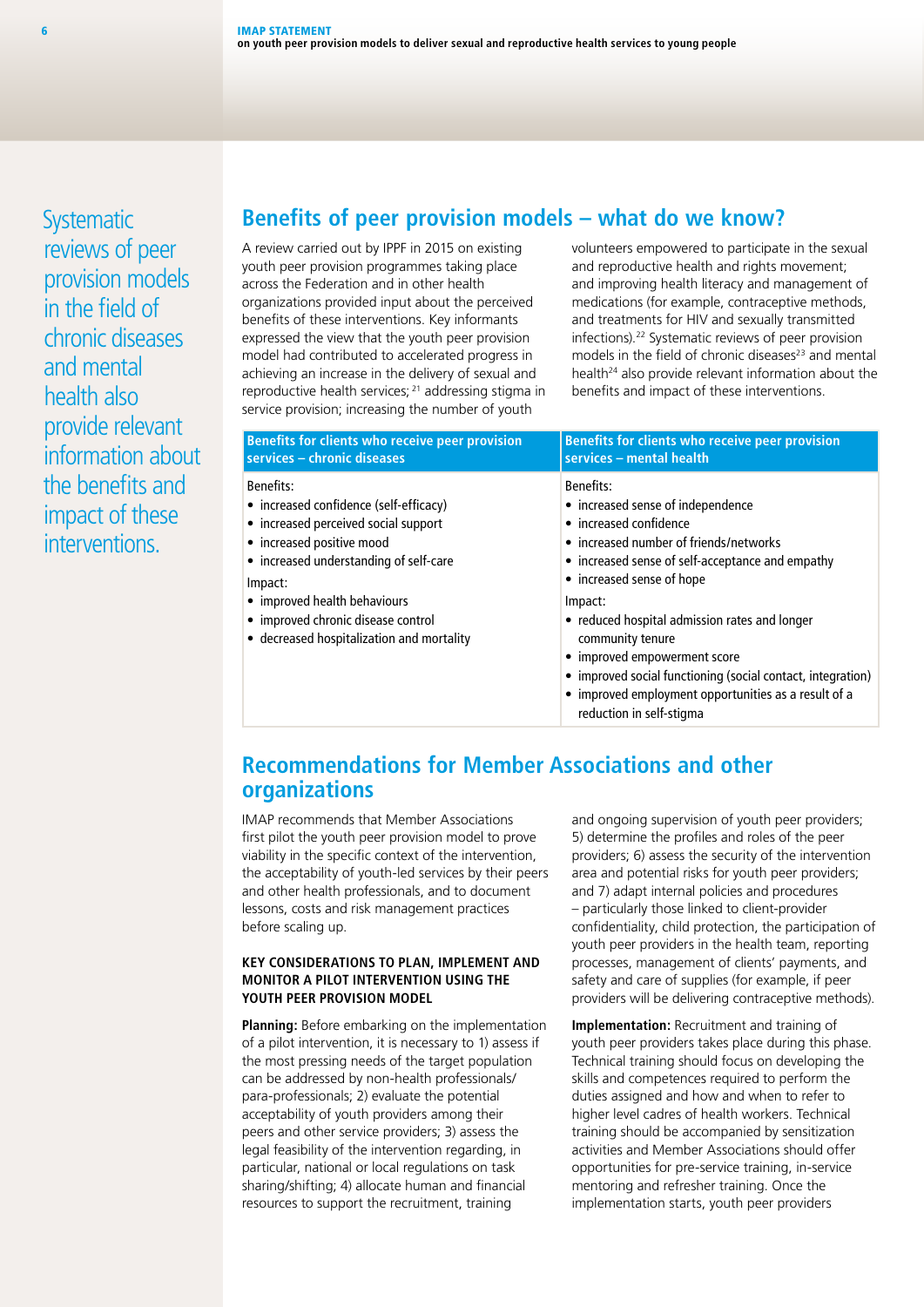must record information about the sexual and reproductive health history of young clients (as other providers do). Ideally, Member Associations should not create parallel client records, but adapt existing client card registries for use by youth peer providers. Confidentiality of client records must be assured. Finally, during the implementation phase, it is important to develop strategies to track and address turnover of youth peer providers, as this could affect the impact and continuity of the intervention.

#### **Quality improvement, monitoring and evaluation:**

Self-assessment processes, supportive supervision, mentoring and client feedback can be used regularly to monitor and improve the quality of care provided by youth peer providers and to listen to and address their needs. In addition, Member Associations should have in place systems to monitor and analyze client and service data, involving the youth peer providers in the analysis process. Finally, Member Associations should document lessons learned and success stories and identify areas that require further operational research.

Tip for programming: Engage young people as partners in the planning, implementation, and monitoring and evaluation phases.

**Strengthening and scaling up:** If a Member Association concludes during the pilot phase that the intervention is effective, efficient, relevant and sustainable in its context, and that there is a positive impact on health outcomes and empowerment, the youth peer provision model can be strengthened and scaled up by expanding the coverage and the package of services offered, reaching new under‑served groups of young people, or by trying new mechanisms or settings to provide services – for example, online services (if technology allows) or home care.

Advocacy by Member Associations should focus on changing policies that create barriers for young people to access comprehensive sexual and reproductive health services and on modifying regulations that are not based on the latest evidence and recommendations by authoritative sources in relation to the role of health providers.

#### **ADVOCACY CONSIDERATIONS**

Successful implementation of a youth peer provision model requires the existence of an enabling regulatory framework to support the implementation of health care functions by non‑professional or para‑professional staff. In addition, peer provision is underpinned by recognizing young people as sexual beings, who have the right to the highest standard of health and the capacity to make autonomous decisions. Advocacy by Member Associations should focus on changing policies that create barriers for young people to access comprehensive sexual and reproductive health services and on modifying regulations that are not based on the latest evidence and recommendations by authoritative sources in relation to the role of health providers.

#### **Recommended resources**

- The *Youth Peer Provider Program Replication Manual* by Planned Parenthood Global, offers guidance to develop a peer provision training programme.
- World Health Organization (2015) *Health Worker Roles in Providing Safe Abortion Care and Post‑abortion Contraception.*
- World Health Organization (2012) *Optimizing Health Worker Roles to Improve Access to Key Maternal and Newborn Health Interventions Through Task Shifting.*
- World Health Organization (2008) *Task Shifting: Rational Redistribution of Tasks Among Health Workforce Teams: Global Recommendations and Guidelines.*